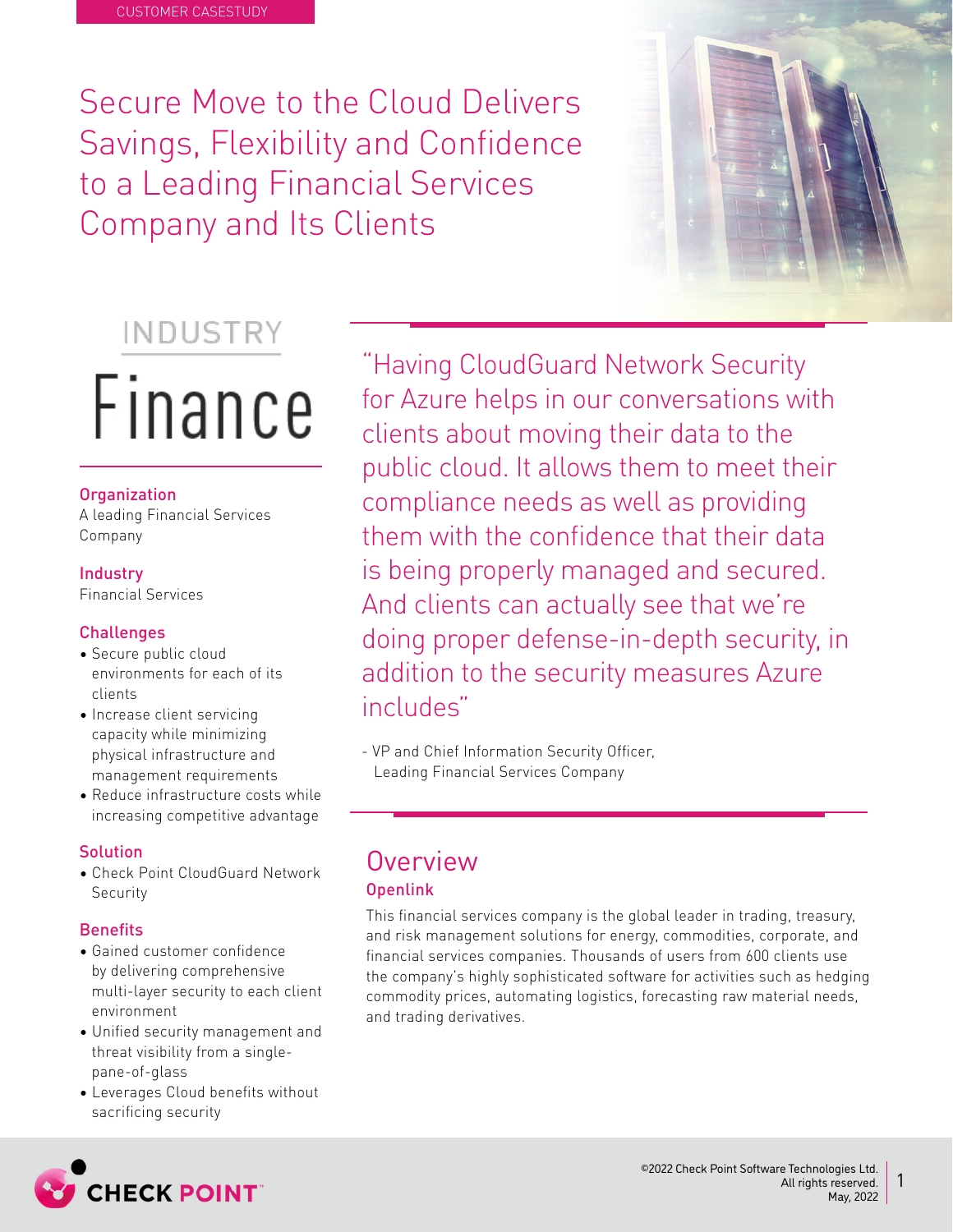#### **CUSTOMER CASESTUDY**



"In my experience, Check Point is one of the only security solutions that can easily and efficiently scale to hundreds of gateways. I can he assured that no client environment (bubble) can talk to any other bubble. and nothing can pass through CloudGuard **Network Security** for Azure into the company cloud unless I configure it to do so. That's an extra level of assurance for us and our clients".

- VP and Chief Information Security Officer, Leading Financial Services Company

# **Business Challenge**

# Moving to the Cloud

making and operations for many of the world's largest oil companies, This leading financial services company's solutions power decisionbanks, and utilities. Each client's implementation is tailored specifically to their unique business needs. Until recently, this leading financial services company solutions were typically deployed in clients' own data centers. Each deployment was built with high amounts of excess processing capacity to handle peak periods of demand. As an example, a client might need 10 compute systems for most of the day, but during a peak processing period, complex transactions would require 100 systems to handle the computational load and minimize delay t This leading financial services company's large clients also maintain multiple development and testing (DevTest) environments and staff. Due to the complexity of customized software implementations, these teams work continuously to keep their solutions upgraded with release levels and to develop customized plug-ins. The production and DevTest environments

For smaller clients that don't have large data centers, this company began hosting customer workloads and data in its own data center. Using its private cloud, the company essentially began functioning as a service or hosting provider, processing large amounts of client data. "We saw an opportunity to reach more customers with the leading financial services company solutions through a cloud model," said their VP and Chief Information Security Officer. "If we could progress from private cloud to a public cloud model, we could gain significant advantages."

represent high capital investment, maintenance, and support costs, yet

they are mission-critical to the company's operations.

This leading financial services company chose Azure based on compatibility with the company's technologies, robust regional coverage, pay-per-minute pricing model and a mature security stack.

Adopting a service delivery architecture that included public cloud would enable the clients with less physical infrastructure and with the added flexibility to scale on demand for peak usage periods. Clients would only pay for the resources they use—enjoying substantial savings and higher performance. The company also would reduce its physical infrastructure costs. The public cloud accelerates this company implementations for new clients because with the proper tools, it is much simpler to manage. By providing DevTest environments in the cloud, the company can provide rapid access to versions of its application, giving everyone a competitive advantage and offering an affordable solution for many more potential .clients

"Security in the cloud is paramount," said the VP and Chief Information depth control over security. I need the ability to see and verify the layers of Security Officer. "We chose Microsoft Azure for our cloud, but wanted insecurity deployed. We chose CloudGuard Network Security for Microsoft

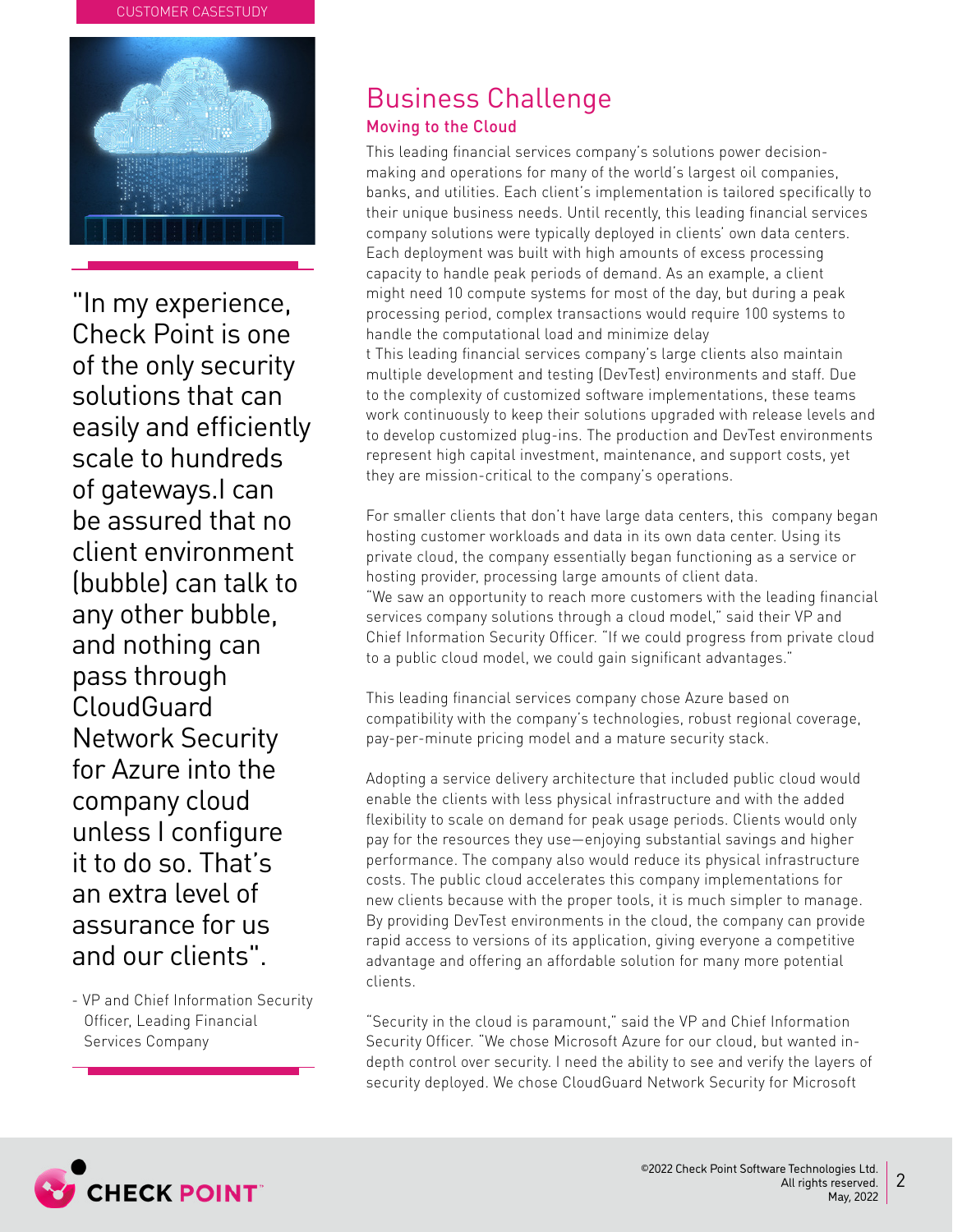

"Our partnership with Check Point is one of the most valuable aspects of the solutio Check Point works very well with Azure. and we get great support from both ".vendors

- VP and Chief Information Security Officer, Leading Financial Services Company

Azure to meet our security requirements. In addition, CloudGuard Network Security is cloud agnostic making us less dependent on the cloud provider's native security controls giving us the flexibility to choose where we could host our workloads in the future"

# Solution CloudGuard Network Security Secures Client "Bubbles"

tenant environments defined as bubbles. Each client's solution operates in This financial services company's Azure cloud consists of multiple singleits own "bubble," which is securely linked to a cloud-based management hub and the client access portal. Private peering links connect back to the company's physical data centers, which operate separately. The leading financial services company had previously deployed Check Point 5600 Next Generation Security Gateways in two of its data centers. Now it deployed Check Point CloudGuard Network Security for Azure to secure its public cloud environment, thus moving towards significant security deployments on Check Point solutions.

"In my experience, Check Point is one of the only security solutions that can easily and efficiently scale to hundreds of gateways," said the VP and Chief Information Security Officer "I can be assured that no client environment (bubble) can talk to any other bubble, and nothing can pass through Cloud Guard Network Security for Azure into the company cloud unless I configure it to do so. That's an extra level of assurance for us and our ".clients

CloudGuard Network Security for Microsoft Azure extends advanced threat prevention security to protect customer Azure cloud environments from malware and other sophisticated threats. As a Microsoft Azure certified solution, CloudGuard Network Security enables customers to easily and seamlessly secure their workloads, data and assets while providing secure connectivity across their cloud and on-premises environments. It provides the full protections of Check Point's Advanced Threat Prevention security, including firewall, IPS, antivirus, anti-bot protection, application control, data loss prevention, and more.

The decision to utilize CloudGuard Network Security to secure their cloud environment means that every client of this financial services company bubble enjoys the same comprehensive next-generation threat prevention .capabilities

"Our partnership with Check Point is one of the most valuable aspects of the solution," said the VP and Chief Information Security Officer. "Check Point works very well with Azure, and we get great support from both vendors. The adoption of public cloud challenged us in verifying the security layers offered by the cloud provider, also given limited visibility into the layers of the Azure stack, CloudGuard Network Security helped us overcome these challenges."